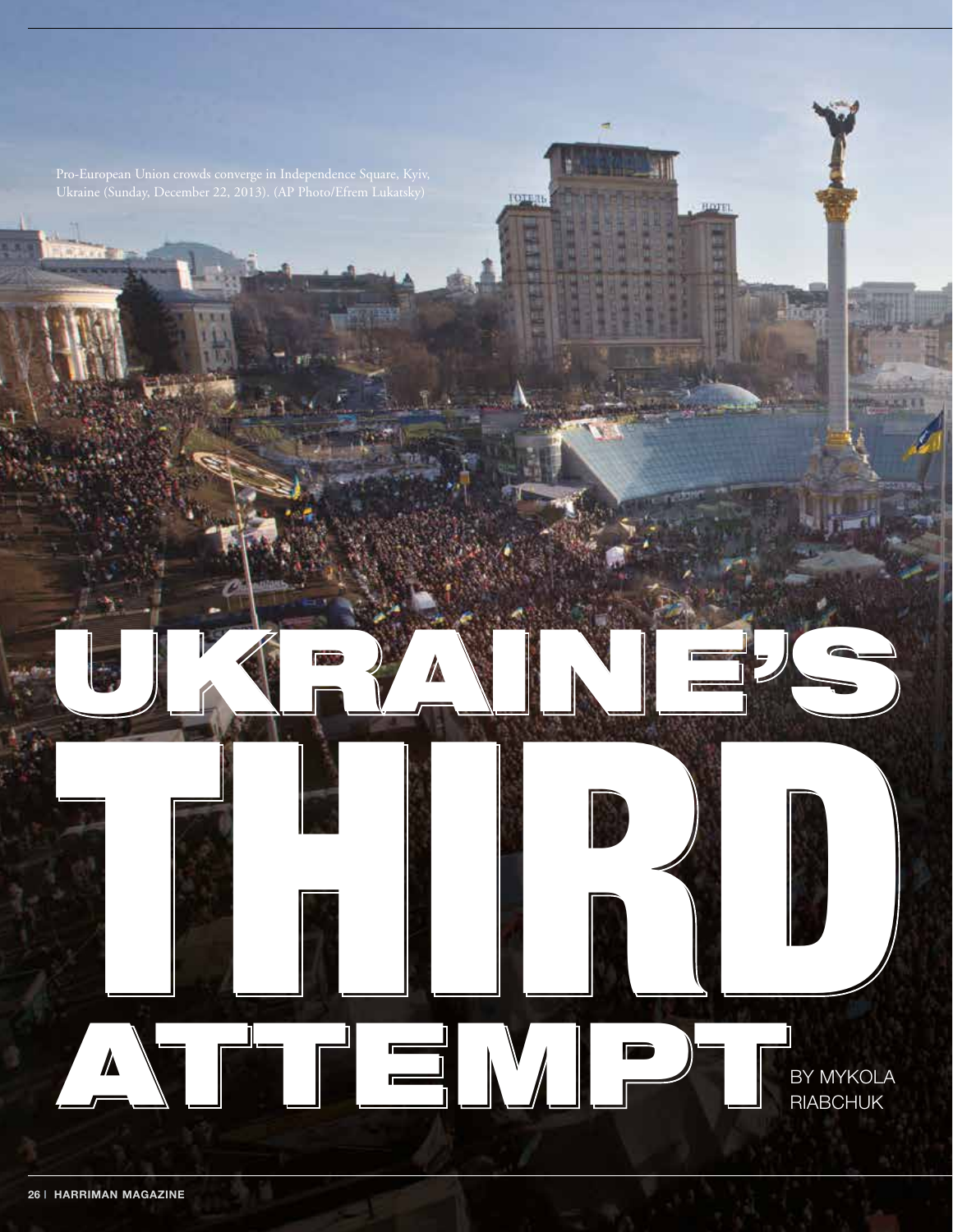or many Westerners, especially those increasingly skeptical<br>of the European Union (EU), the mere fact that thousands<br>of young Ukrainians went to the streets in the frosty winter<br>of 2013 to defend an agreement with the EU t or many Westerners, especially those increasingly skeptical of the European Union (EU), the mere fact that thousands of young Ukrainians went to the streets in the frosty winter of 2013 to defend an agreement with the EU that did not his *New York Review of Books* blog, asks: "Would anyone anywhere in the world be willing to take a truncheon in the head for the sake of a trade agreement with the United States?" Certainly not. And Snyder of course knew the answer to his rhetorical question: it was not the agreement per se that mobilized the protesters but rather their hope for a "normal life in a normal country," which the agreement had symbolized. "If this is a revolution," he wrote, "it must be one of the most common-sense revolutions in history.'

In November, after the government absconded with people's hopes for a "normal life," Ukrainians felt deceived not merely about this single case but also about their entire lives, about the country's development that had been stuck for twenty-two years in a gray zone between post-Soviet autocracies to the east and increasingly democratizing and prosperous neighbors to the west.

There had been too many hopes and too many disappointments over the past twenty-two years, beginning with national independence endorsed by 90 percent of the citizens in 1991 but eventually compromised by the predatory elite, and ending perhaps with the 2004 Orange Revolution that also failed to deliver on its high promises. Things only went from bad to worse with the 2010 election of Viktor Yanukovych as president and the dismissal of

the feckless Orange government. Within a few years, the narrow circle of the president's allies, nicknamed "the Family," usurped all power, destroyed the court system, amassed enormous resources via corruption schemes, and encroached heavily on human rights and civil liberties.

The dire results of their rule became evident not only in economic stagnation and the virtual collapse of the financial system under the burden of international and domestic debt, but also in Ukraine's dramatic downgrading in various international indices from the rank of 89 in 2009 to 126 in 2013 on the Press Freedom Index; from 107 to 144 on the Corruption Perception Index; from 142 to 152 on the Doing Business Index; and from a "free" to a "partly free" country in the ranking by Freedom House. But probably the most damaging consequence of their misrule became the public's complete distrust in all state institutions, particularly those that ensure legality and law enforcement. By the end of 2013, only 2 percent of respondents fully trusted the Ukrainian courts (40 percent declared no trust at all), 3 percent trusted the police, the prosecutor's office, and parliament (controlled by Yanukovych's supporters), and 5 percent trusted the government. The only institutions with a positive balance in the trust/distrust equation appeared to be the church, mass media, and NGOs.

Indeed, as Michael Zantovsky argued in *World Affairs* last November, it might be a blessing in disguise that the Ukrainian government shelved the agreement and that a country with this sort of ruling elite was not brought into Europe. But the problem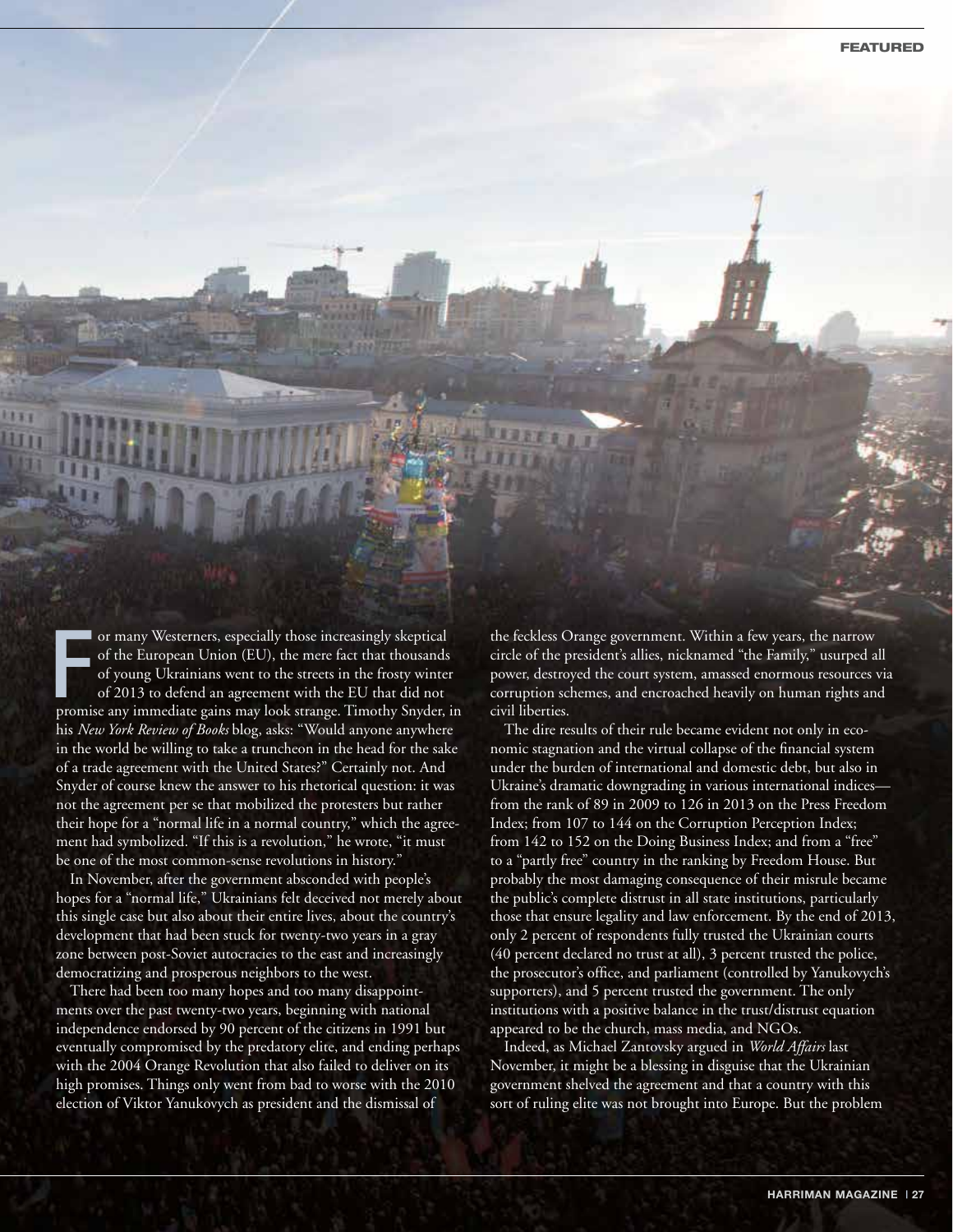is that people in the government and their oligarchic cronies have already long been in Europe—with their villas, stolen money, and diplomatic passports that make a visa-free regime for the rest of their fellow citizens unnecessary. Ironically, they have fully benefited from the rule of law and property rights in the West, while systemically undermining these very rights in their own country. It was not they who were excluded from Europe, but Ukraine and its 46 million people, whereas the ruling elite continues to enjoy la dolce vita in what they domestically call "Euro-Sodom" a Putinesque-style nickname for the European Union.

For many Ukrainians, the association agreement was the last hope for fixing things peacefully, that is, to make their rulers abide by the law and to get the EU's support in an attempt to reestablish the rule of law in the country. Most of them had little if any illusion about the ruling clique, and the last thing they wanted was to see them in Europe. But for many the agreement had two clear meanings. On the government side, it meant a commitment not to steal, lie, and cheat so much and so unscrupulously. Whereas on the EU side, it merely meant helping Ukrainian citizens, whenever possible, to enforce this commitment not to steal, lie, and cheat.

Viktor Yanukovych's refusal to sign the agreement represented a moment of truth, and the mass protests in Kyiv and other cities were simply a reaction to that truth—a farewell to illusions and the recognition of reality. Maidan meant, in fact, the confrontation of two different worlds, two political systems and sets of values—so-called "Europe" embodied in the EU and so-called "Eurasia" embodied in Putinist Russia, Yanukovych's "Family," and the hired thugs that harassed protesters.

Maidan, indeed, was neither a "nationalistic mutiny" nor an "election technology" applied by the opposition, as Viktor Yanukovych and his Kremlin patrons claimed. Rather, it was a classical social revolution, an attempt to complete the unfinished business of the 1989 East European antiauthoritarian and anticolonial uprisings. As Anatoly Halchynsky, a renowned Ukrainian economist, argued in *Dzerkalo tyzhnia* (January 17, 2014), "the goals of 1991, of Maidan-2004, and of Euro-Maidan are the same. They are of the same origin, related not only to the assertion of Ukraine's national sovereignty but also to putting an end to the Soviet era and freeing Ukraine's mentality from the remnants of totalitarianism. European integration is merely an indicator of these changes."

|                                                                                      | Education    |        | Ethnicity |           | Age   |           |
|--------------------------------------------------------------------------------------|--------------|--------|-----------|-----------|-------|-----------|
|                                                                                      | <b>Basic</b> | Higher | Russian   | Ukrainian | $60+$ | $18 - 29$ |
| Does Ukraine need<br>more democracy or a<br>"strong hand"? $(\%)$                    | 9/75         | 32/55  | 14/66     | 28/58     | 19/67 | 32/52     |
| Does Ukraine need<br>more freedom of speech<br>or more censorship? (%)               | 31/27        | 47/25  | 21/40     | 47/24     | 36/31 | 49/22     |
| Should Ukraine develop<br>market relations or return<br>to a planned economy? $(\%)$ | 23/46        | 58/25  | 32/44     | 54/28     | 35/43 | 61/19     |
| Do you regret the loss<br>of the Soviet Union?<br>(yes/no)                           | 62/20        | 31/57  | 55/31     | 38/47     | 61/27 | 20/60     |

## National Ukrainian Survey 20131

Halchynsky praises Maidan's nonmercantile character, which, in his view, is fully in line with global trends moving from economic determinism to moral and spiritual values. Importantly, he contends, it is not a Bolshevik-style revolution of the *lumpenproletariat*. On the contrary, it is being carried out primarily by educated people, the middle class, students, professionals, and businessmen (according to the Democratic Initiative Fund's sociological surveys, nearly two-thirds of Maidan protesters have a higher education). Maidan resembles, in a number of ways, the 1968 democratic revolutions that spread across Europe and the globe, introducing a radically new, nonmaterialist agenda.

If these observations are correct and a gradual shift from materialist to post-materialist values is taking place in Ukraine, any attempt to install a full-fledged authoritarian regime in Ukraine is doomed from the start. To the extent that Ukrainian society is becoming a "knowledge society," and new generations grow up taking survival for granted, an increase in demands for participation in decision making in the economic and political life is inevitable.

One may refer here to the analysis by Ronald Inglehart and Christian Welzel of the cultural links between modernization and democracy and, in particular, their two-dimensional map of cross-cultural variations that reflects correlations of a large number of basic values drawn from the extensive data of the World Value Surveys. (Ukraine was the object of these surveys in 1995, 2000, and 2006.)<sup>2</sup>

The WVS Cultural Map positions each country according to its citizens' values. One dimension reflects the predominance of Secular-Rational values versus Traditional values; another represents the shift by different countries from Survival values to Self-Expression. The former shift coincides primarily with the process of modernization and industrialization; the latter is typical primarily for postindustrial development. This is reflected also, as Welzel and Inglehart posit in a June 2010 article for *Perspectives on Politics*, in a substantial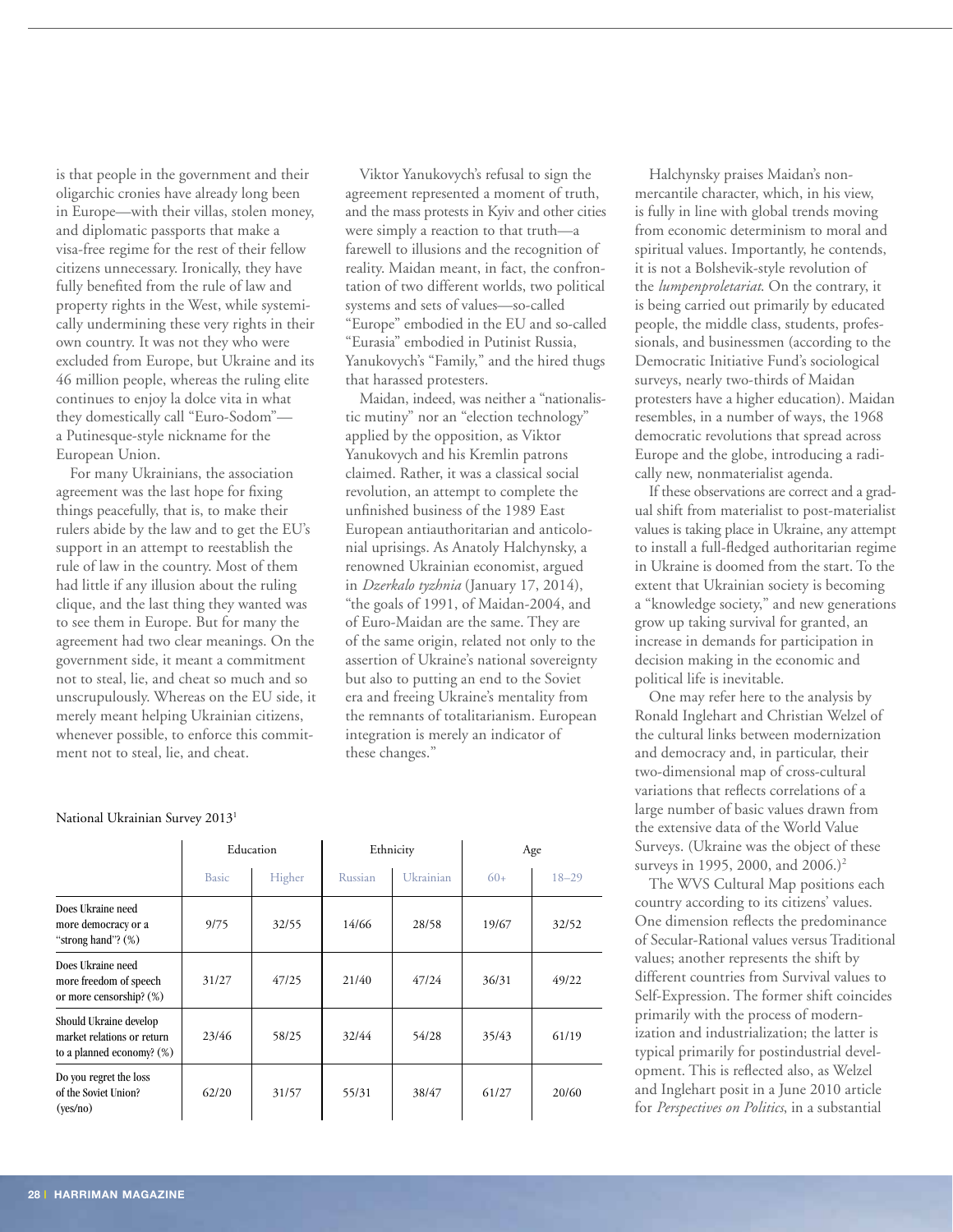difference in both dimensions between less-educated and university-educated members of the same society.

Yaroslav Hrytsak, a prominent Ukrainian historian, argues in *Zbruc* (December 26, 2013) that Ukraine does not support Welzel and Inglehart's pessimistic conclusion that the peculiar set of values entrenched in the mentality of the post-Soviet people renders all these countries very unlikely to achieve a trajectory of sustainable development in the foreseeable future. He refers to the noticeable shift in values in the Survival/ Self-Expression dimension that occurred in Ukraine in the past decade—in sharp contrast to the virtual stagnation of the 1990s.

Indeed, even though the most recent WVS figures date from 2006, the latest Ukrainian surveys confirm that the country's shift in values, however slow and at times incoherent, is persistent and probably irreversible. First of all, it is most noticeable in the attitudes of different age groups to various value-charged issues. Last year's national survey reveals a strong correlation between the respondent's age and attitude toward some fundamental issue, such as "democracy vs. 'strong hand,'" "freedom of speech vs. censorship," "planned economy vs. free market," and, the most general, "regret/no regret for the Soviet Union." But one may also discern a significant correlation between all those issues and people's ethnicity as well as education (In the table to the left only "yes/ no" answers are shown, whereas "difficult to say/no answer" is omitted. In addition, only the youngest and oldest age groups are shown. The middle groups are omitted and the middle group of Russophone Ukrainians—those that fall between ethnic Ukrainians and Russians, and all the middle groups between those with higher and basic education).

This clearly demonstrates that Ukraine is divided, but certainly not split. The conspicuous differences between the proverbial West and East are mitigated by (a) the vast intermediate regions of Central Ukraine and (b) the heterogeneity of any sociologically significant group that makes intra-group

## Fundamental issues like human rights, civil liberties, and rule of law cannot be solved by a simple majority vote.

differences and cross-group similarities nearly as important as inter-group differences and dissimilarities. For example, as we see from the data above, ethnic Russians are much more prone to regret the loss of the Soviet Union than ethnic Ukrainians. But this represents merely a statistically significant correlation and not ironclad dependence and determinism. Whereas 47 percent of Ukrainians express no regret for the Soviet Union, 38 percent express it to various degrees; whereas 55 percent of Russians (in Ukraine) regret the loss of the Soviet Union, 31 percent do not. Both groups are as divided internally as they are externally among themselves. The same intra-group divisions can be discerned in people's attitudes toward other political options.

Ethnic Russians and/or Russian speakers are more likely to support a "strong hand" vs. democracy, censorship vs. freedom of speech, or planned economy vs. free market. But this is only likelihood, not determinism. The reason is simple: it was much easier for Russians and Russophones to internalize Soviet ideology as "ours" than for Ukrainophones, who strove to preserve their cultural identity under the pressure of Russification and therefore had more reason to distance themselves, to various degrees, from Soviet officialdom.

Many other important differences cross regional, ethnic, or ethnocultural divides. Higher education is one crucial factor: in all groups and regions it strongly correlates with a pro-Western, pro-democratic orientation and increased civic behavior. The same correlation also holds with age: the younger the respondent the more likely she or he is to support Ukraine's European integration and everything it entails.



Photo by Vitalii Liamichev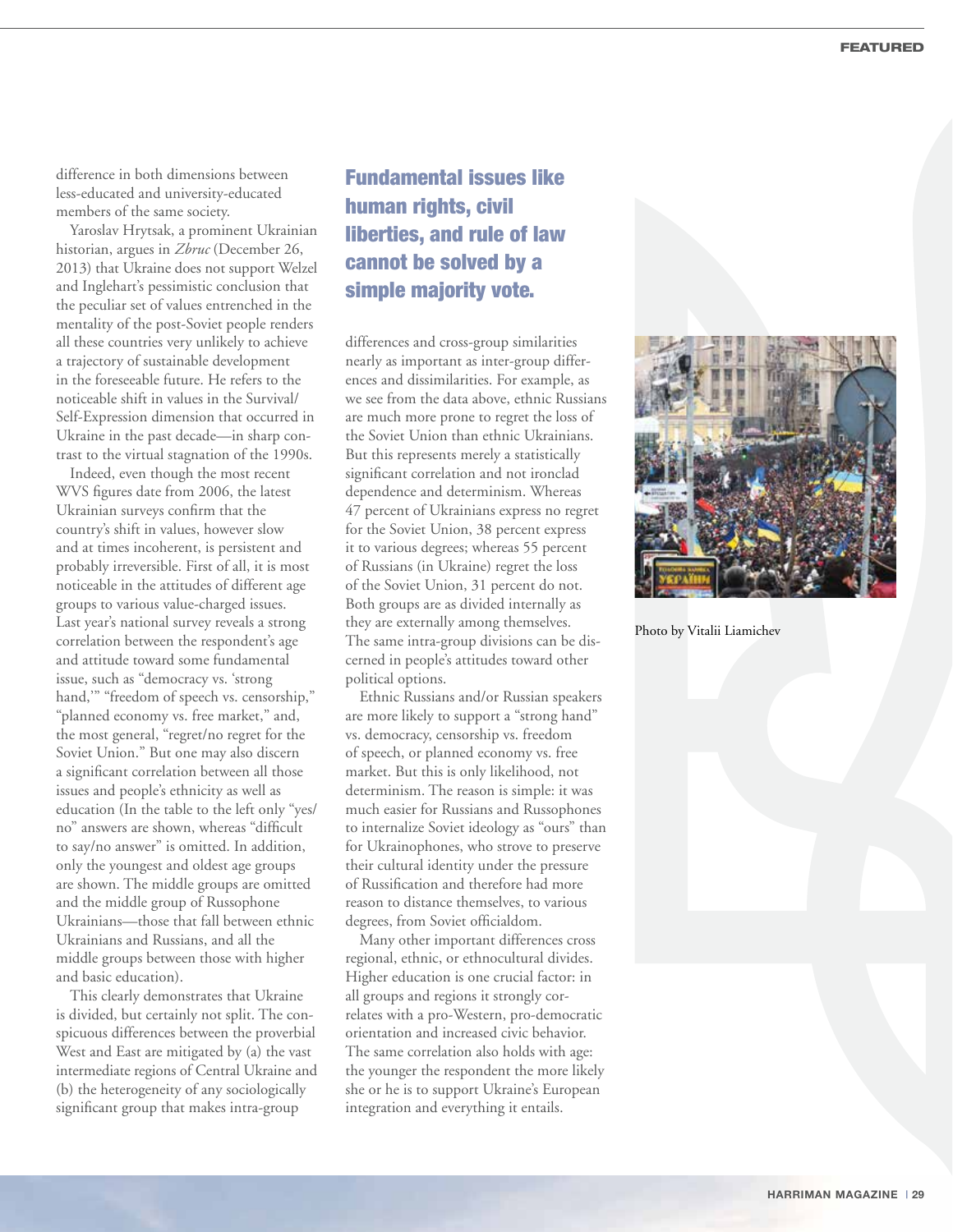Nicu Popescu, a senior analyst at the EU Institute for Security Studies in Paris, aptly recognized the complexity of Ukrainian divides when he contended at the very beginning of the Maidan uprising that "the fault line runs not just between east and west but also within the Yanukovych support groups. Some of them will continue supporting him, and some of them are disappointed by the way he misgoverned Ukraine over the last, almost four years." Indeed, even though Ukrainians are still divided about geopolitical orientation, there is something approaching a national consensus about ousting Yanukovych. (In a recent poll by the GfK Group, 94 percent supported it in the west and 70 percent in the south and east; by the same token, 91 percent of Westerners and 70 percent of Easterners condemned the Russian invasion of Crimea.)

This might be a good time to rid ourselves of propagandistic stereotypes and to reconceptualize Ukrainian cleavages as primarily ideological rather than ethnic or regional. "There are two political nations, with different values and development vectors, that cohabitate in Ukraine," Vitaly Portnikov, a renowned Jewish-Ukrainian journalist, argues in Gazeta.ua. These

two overlapping nations—the Soviet and anti-Soviet, Eurasian and European, the nation of paternalistic subjects and of emancipated citizens—bear the same name but are fundamentally divided by the very idea of what Ukraine is and should be. All this makes the reconciliation of "two Ukraines" highly problematic. For two decades, as another Ukrainian author, Yevhen Zolotariov, comments, two social realities, Soviet and non-Soviet, had coexisted in one country side by side, in parallel worlds, encountering each other only during elections. Non-Soviet Ukraine won a minimal but never decided victory over its Soviet rival every time. President Yanukovych managed within a few years to reestablish most Soviet practices and symbols. The problem, however, is that Soviet Ukraine has no raison d'être nor resources to exist beyond the USSR or some sort of substitute.

American journalist James Brooke employed the same metaphor of "two Ukraines" with a remarkable parallel to the U.S. conflict between the abolitionists and slave owners (even though he ascribed, contrary to Zolotariov, some reconciliatory intentions to the Ukrainian ruler): "For three years as president, Viktor Yanukovych has tried to balance the two sides, roughly comparable to the way pre–Civil War U.S. presidents tried to keep America's house together by waffling on slavery… Time will tell if President Yanukovych can keep Ukraine's two nations under one roof," he wrote in *Voice of America* last December.

Vitaly Nakhmanovych, a Ukrainian historian and Jewish-Ukrainian activist, argues in the January 2014 issue of *Kritika* that the reconciliation between these "two nations" is barely possible in the foreseeable future, because the shift in values will take place slowly if at all. Instead, he contends, Ukrainian politicians should think about accommodation. It might be possible if one group manages to guarantee some autonomy for the other group, with due respect to its values. It is very unlikely that authoritarian Ukraine can provide such autonomy for democratically minded Europe-oriented citizens. But it is quite possible that democratic Ukraine could find a way to accommodate its paternalistic, Sovietophile, and Russia-oriented fellow countrymen. This is actually what both Latvia and Estonia have accomplished rather successfully for their Sovietophile/Pan-Slavonic fellow residents.

In a value-based context, all the arguments that Maidan and the post-Maidan



Photos from the Euromaidan by Vitalii Liamichev (left and right) and Sofia Riabchuk (center)